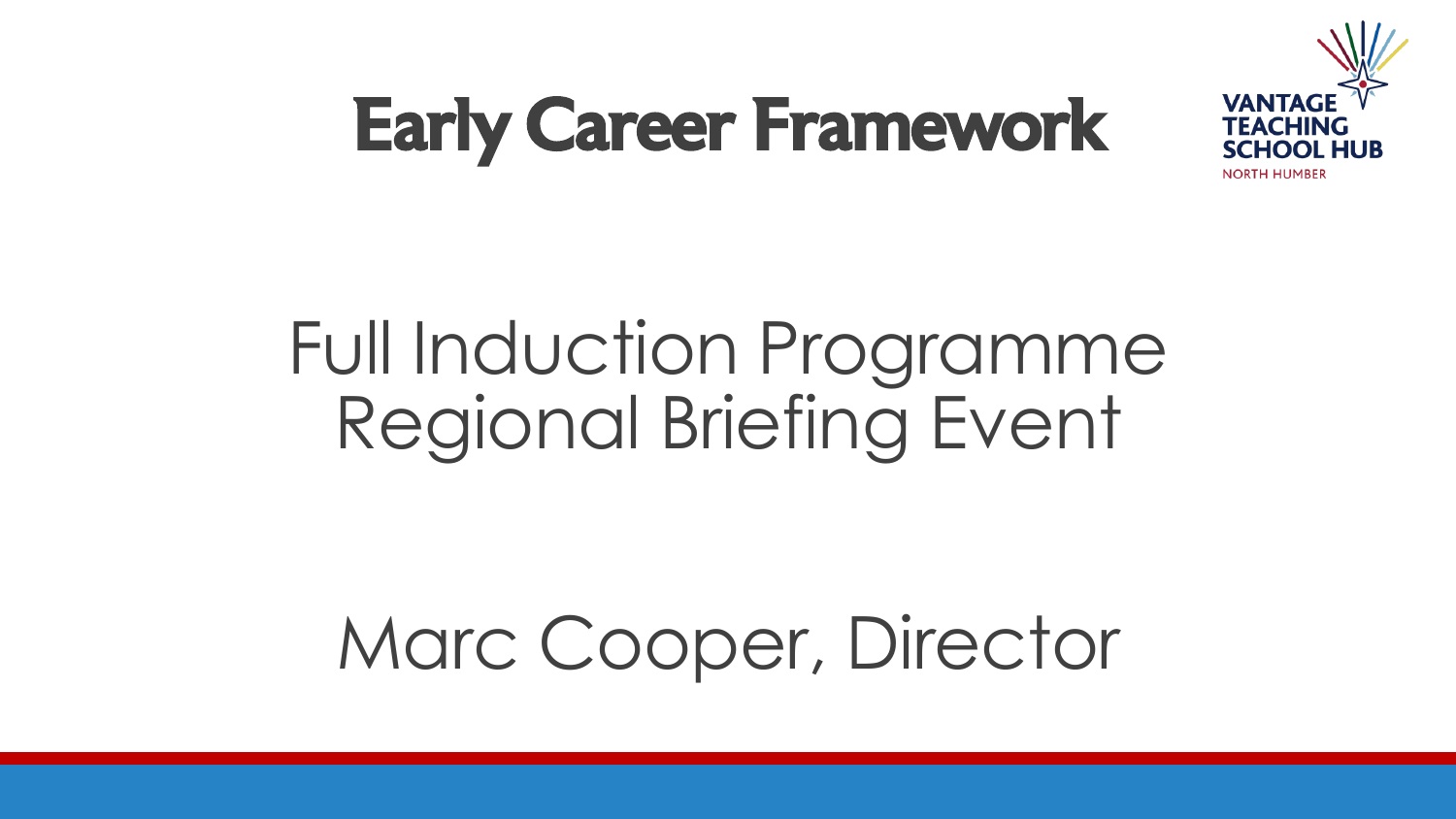

#### Virtual Housekeeping

- Mute mics
- Cameras optional
- Please ask questions in the chat function
- Slides available in the resource area afterwards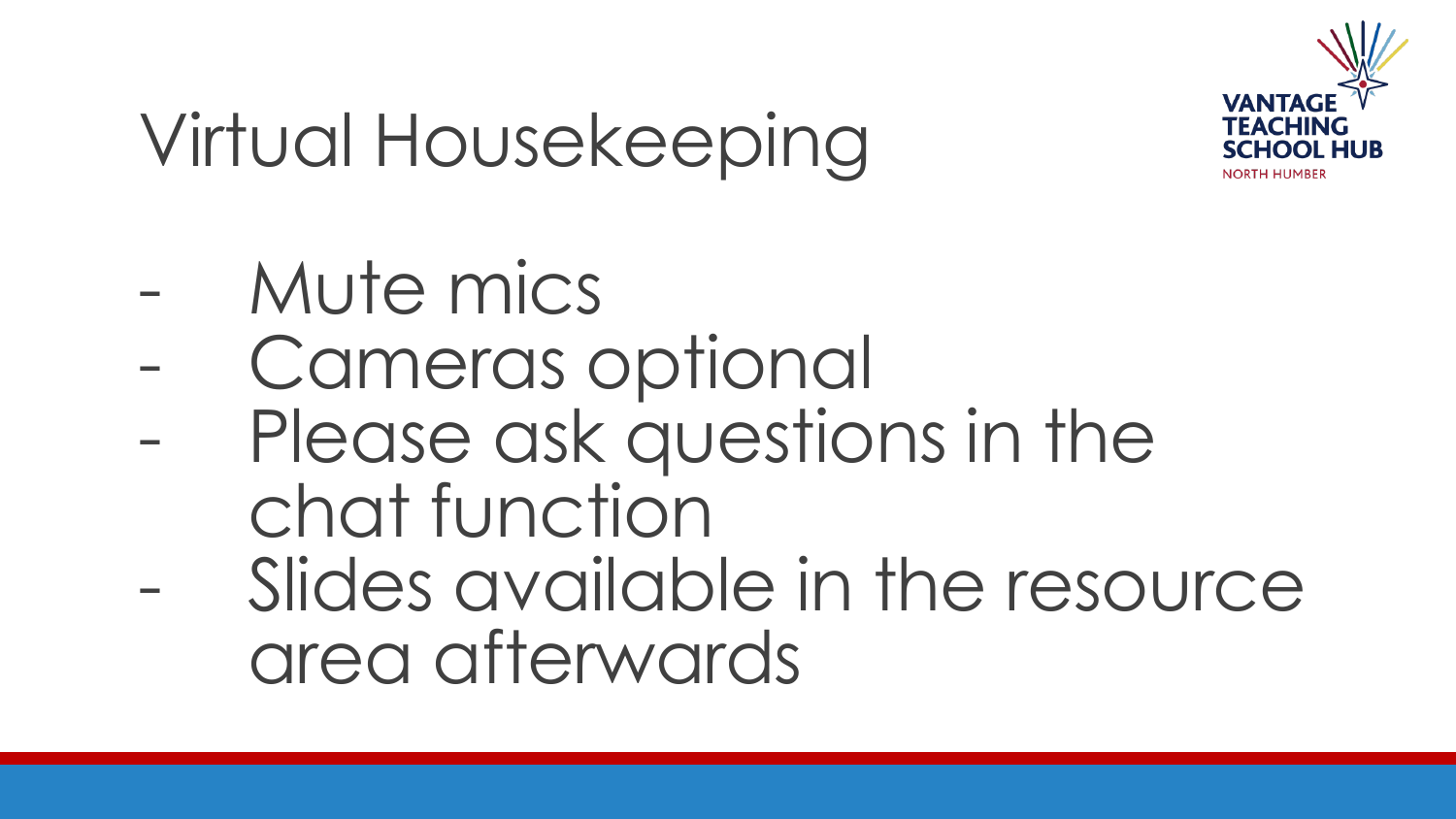

#### **Purpose:**

Help schools understand their responsibilities with regard to the ECF and make informed choices on how to fulfil their statutory duties from September 2021

#### **Briefing overview**

- Role of Teaching School Hubs
- Appropriate Body Services
- General overview of the ECF
- Teach First ECF Full Induction Programme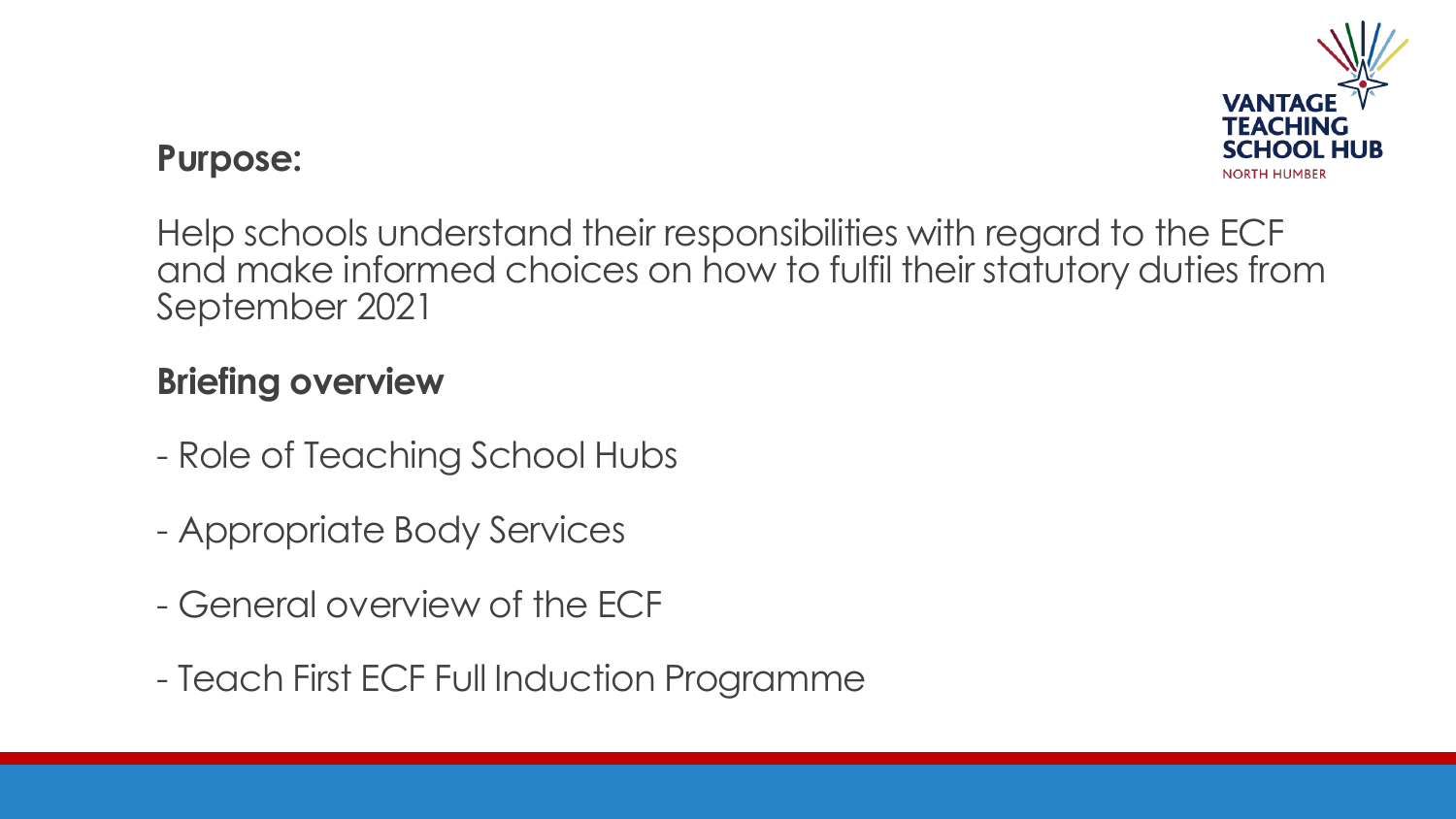



#### Functions of TS Hubs

Delivery of:

- ITT
- ECF
- Reformed NPQ
- CPD (DfE approved)
- Appropriate Body Services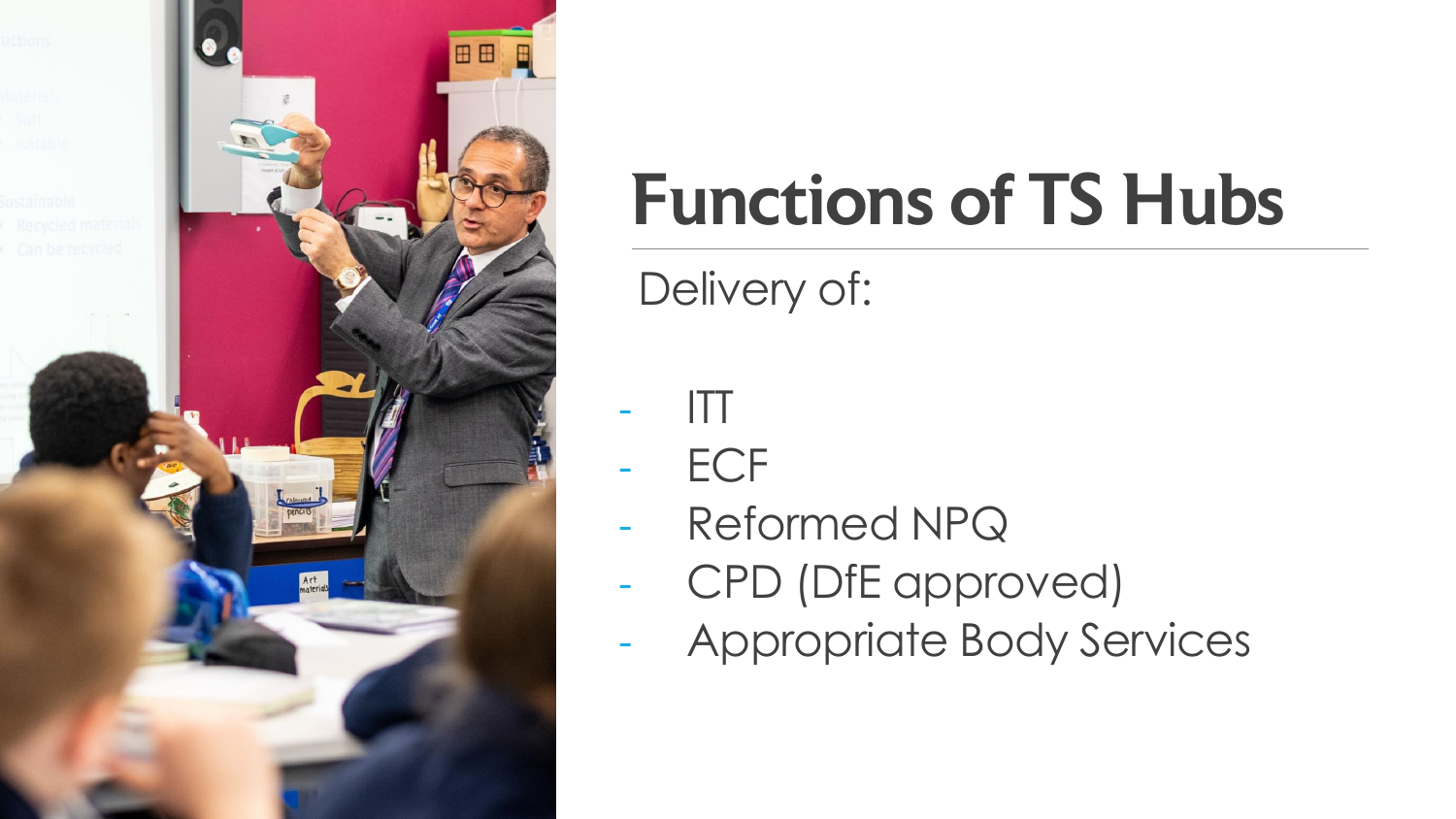# **NORTH HUMBER**

# Appropriate Body Services

- Detail of offer emerging
- Priority to fill gap and meet condition of grant
- Avoid undermining ER LA AB service
- Consider delivery costs vs. structure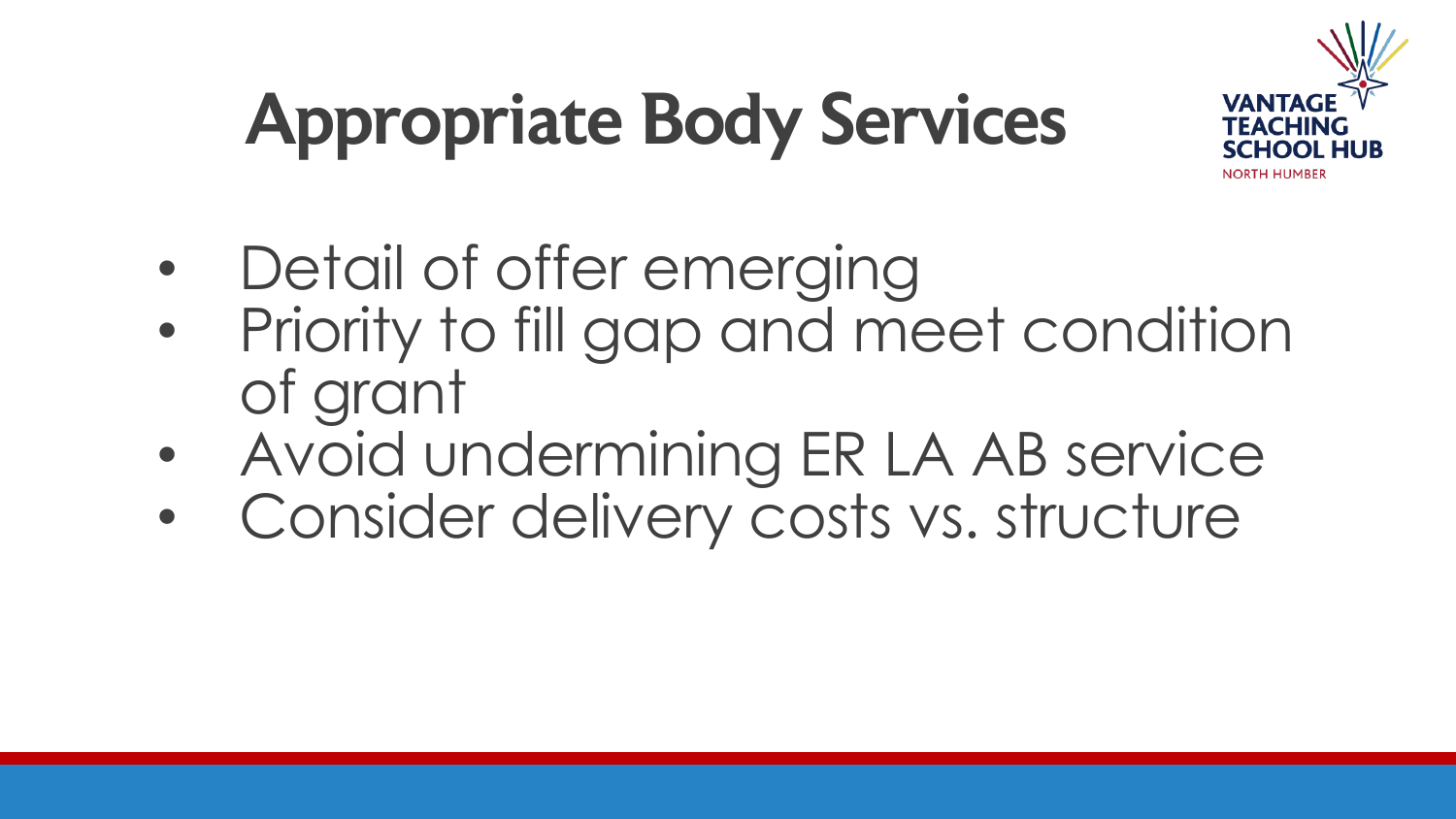#### What is the ECF?

- CPD framework

- Evidence based
- Evidence based coaching *(instructional coaching)*
- Underpins Statutory **Inductions**
- 2 year entitlement

*"What all ECT should learn about and learn how to do."*

**DfE April 2021**

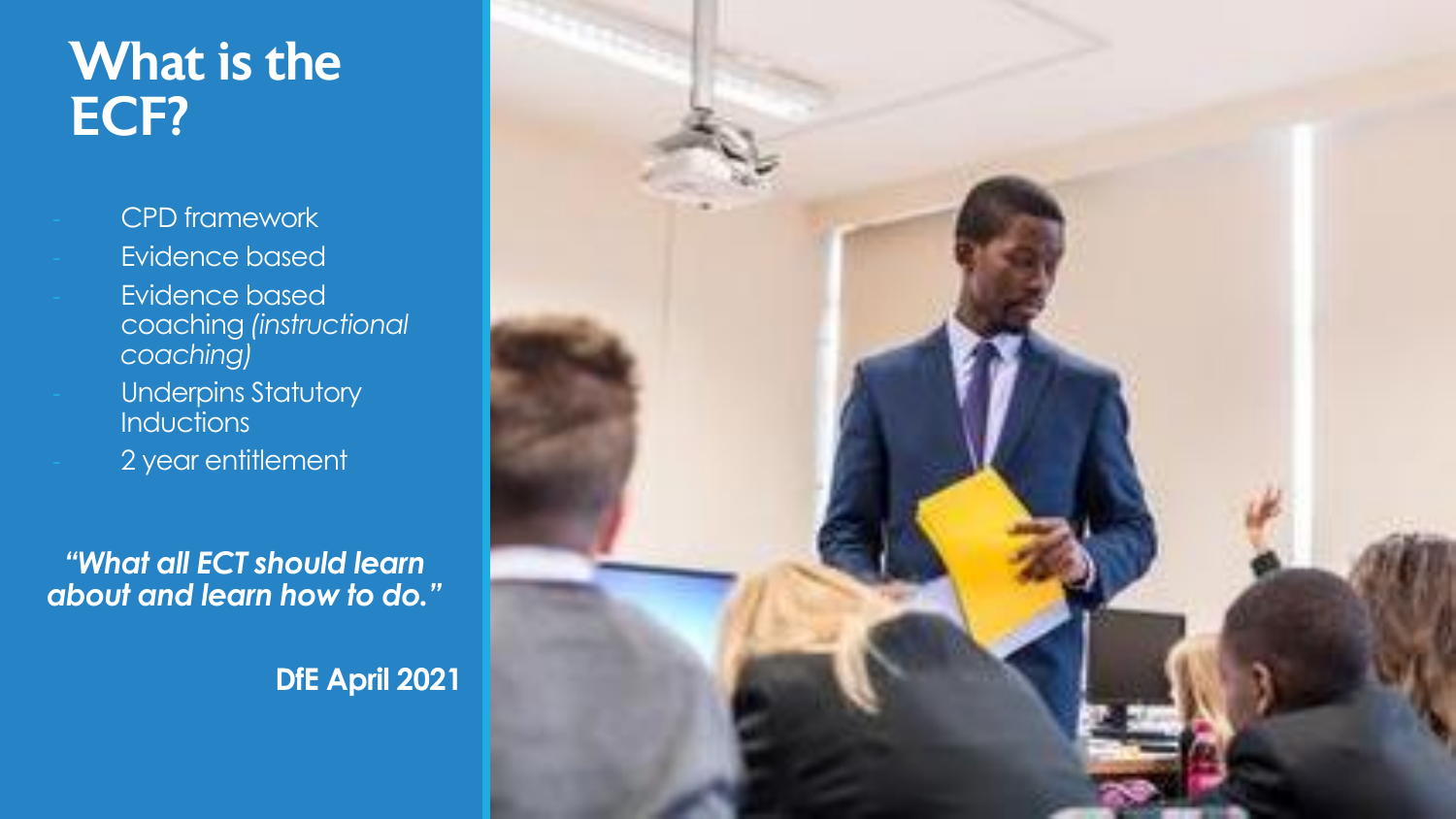

### Early Career Framework

Look out for…

- DfE Digital Portal
	- ✓ Schools receive login details by letter
	- Indicate how you intend to provide the ECF by June
	- ✓ Register and wait until you have an ECF plan o *FIP, CIP or design your own ECF*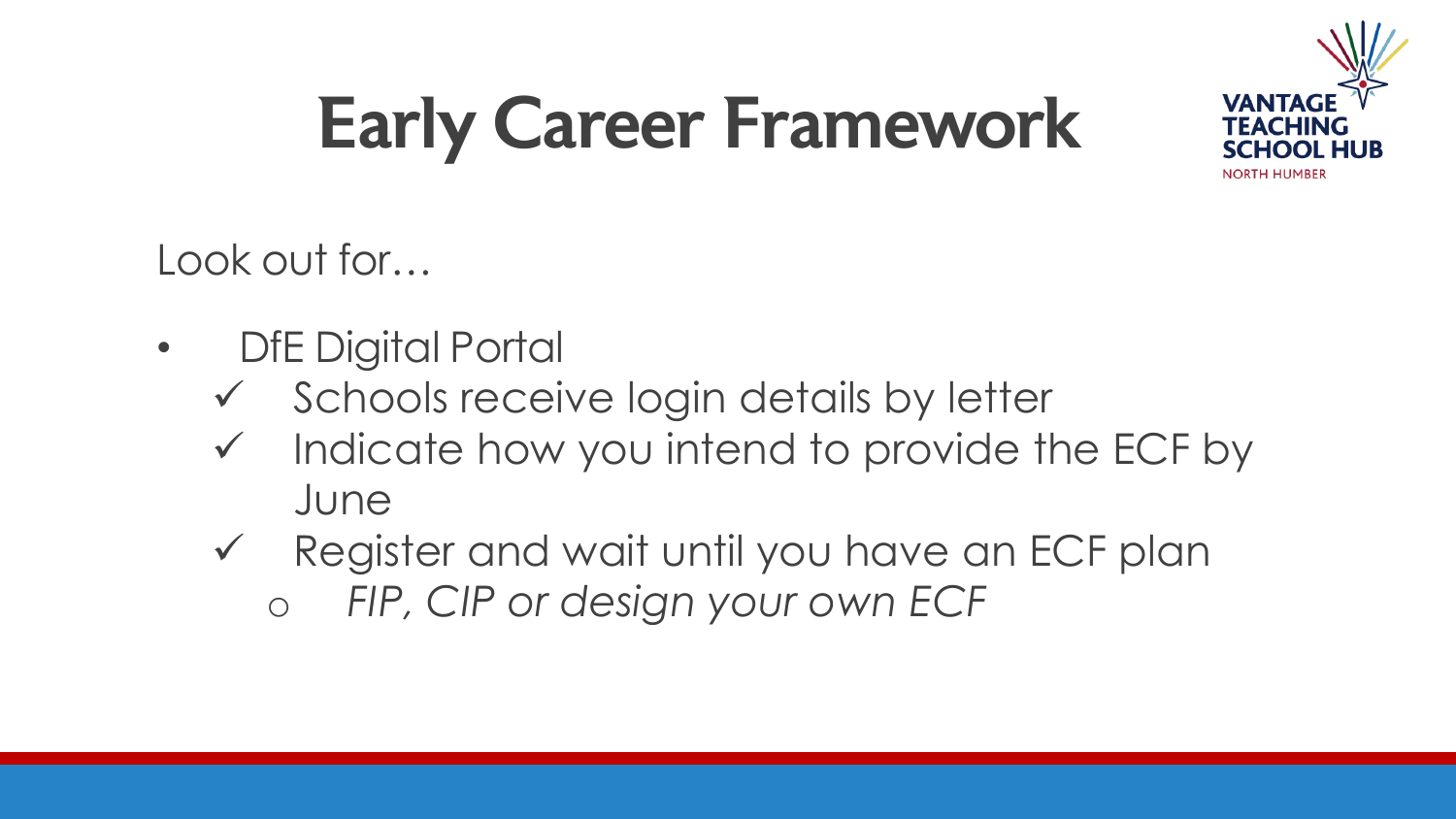#### ECF Options for Schools



| <b>Early Career Framework Option</b> | <b>Basic Programme Overview</b>                                                                                                                                                   | <b>Funding</b>                                                                                                  |
|--------------------------------------|-----------------------------------------------------------------------------------------------------------------------------------------------------------------------------------|-----------------------------------------------------------------------------------------------------------------|
| <b>Full Induction Programme</b>      | Fully funded provider led E.G. TS Hub<br>High quality lead facilitators, resources,<br>learning portal<br>I.C. mentor training included<br>Level 1 AB service as fidelity assured | 10% release time y1 & 5% in y2 for ECT<br>Mentoring time in Y1 & 2<br>Mentor training in Instructional Coaching |
| Core Induction Programme             | Use core induction content<br>School responsible for all aspects of<br>delivery, training and evidence<br>Enhanced AB service to check fidelity                                   | 10% release time y 1 & 5% in y 2 for ECT<br>Mentoring time in Y1 & 2                                            |
| Design your own ECF                  | School design own programme<br>Responsible for fidelity and entitlement<br>Enhanced AB service to check fidelity                                                                  | 10% release time y 1 & 5% in y 2 for ECT<br>Mentoring time in Y1 & 2                                            |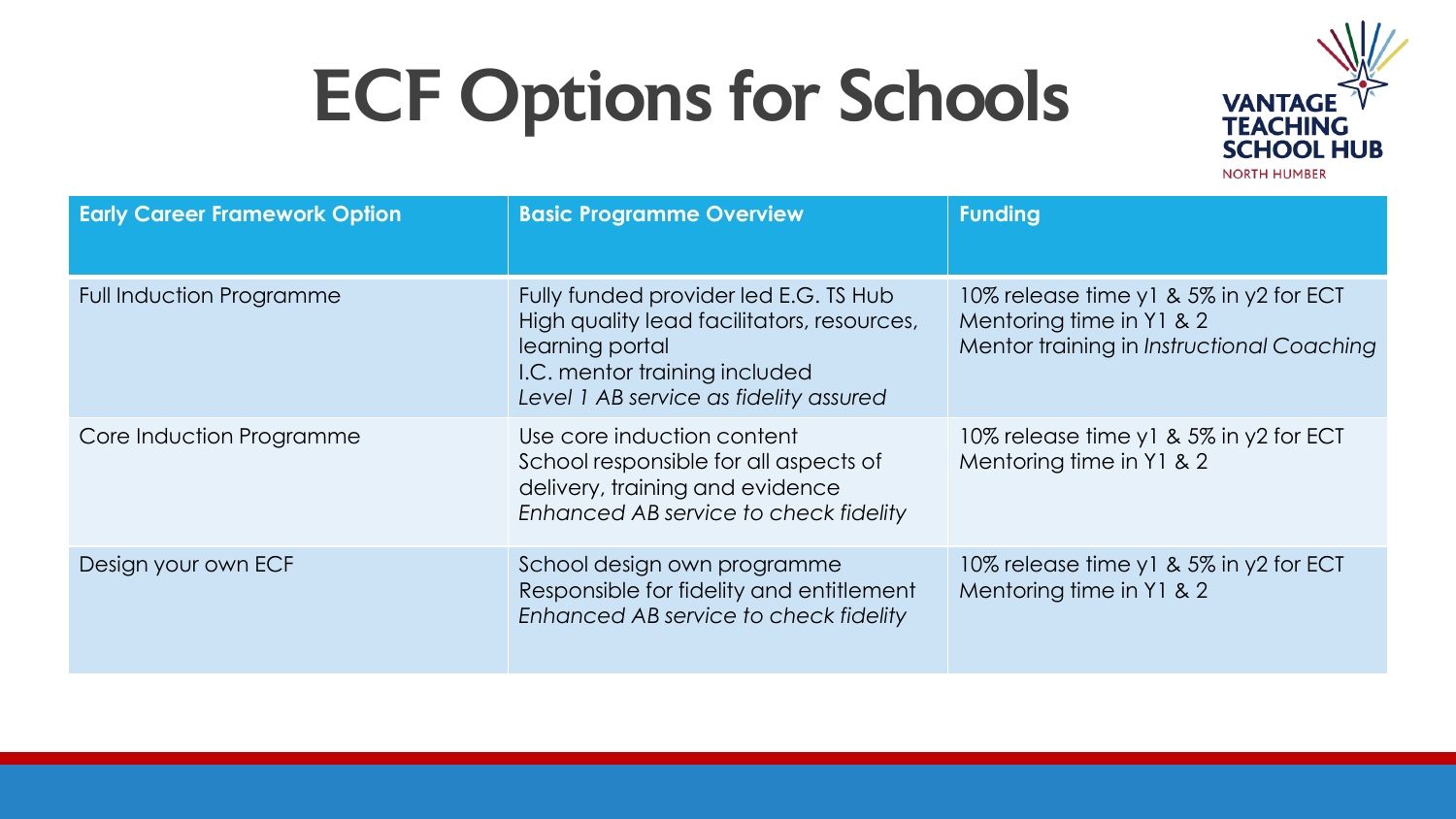

# Why Teach First ECF FIP?

- Involved in ECF development
- Expert curriculum sequencing
- Pre-module diagnostic
- Intuitive learning platform
- Subject and phase specific in y2
- Reduced call on mentor time in y2
- 25% of TS Hubs offering Teach First FIP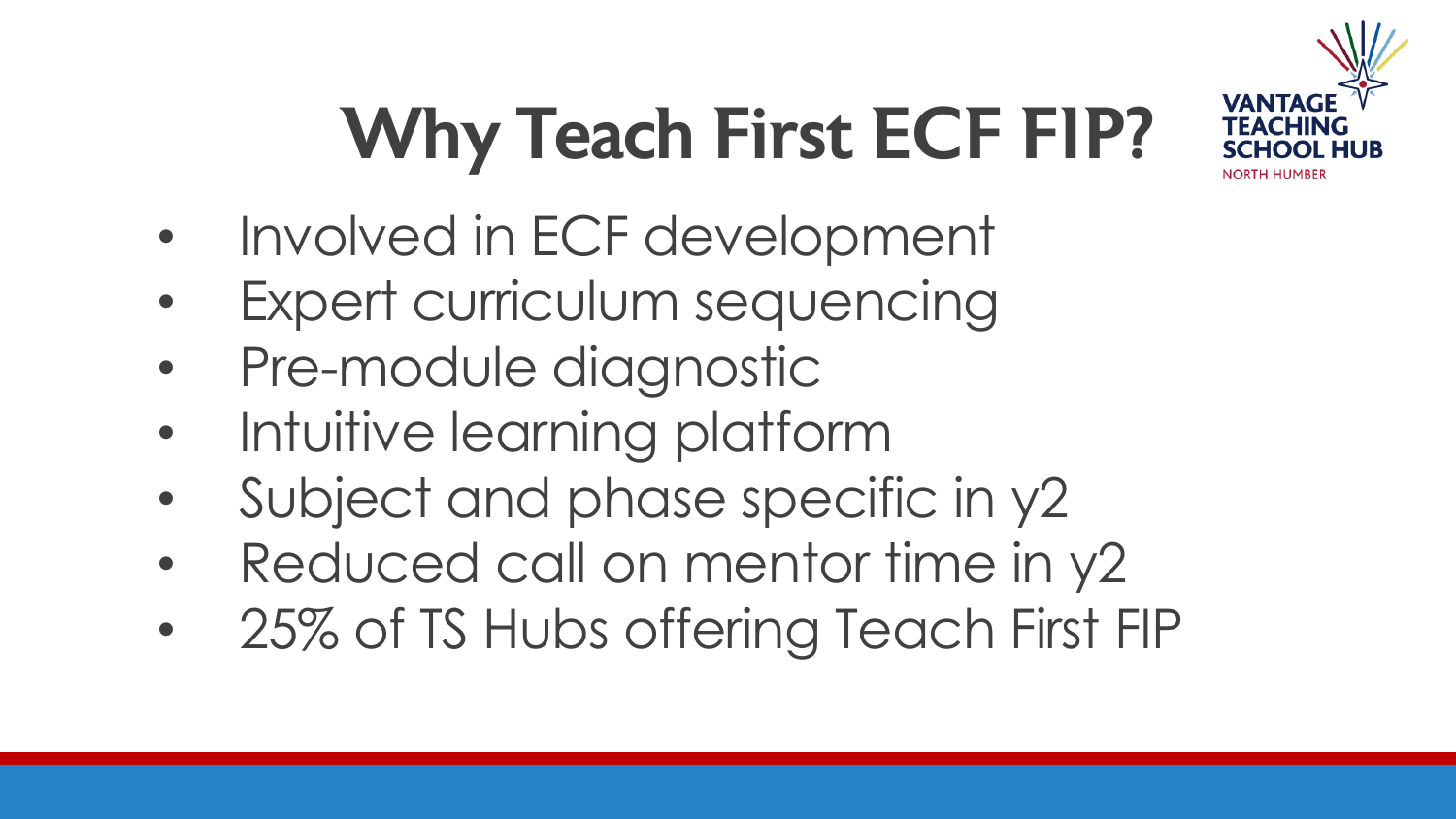

#### Teach First ECF structure?

- 6 modules Year 1 • Elective modules Year 2
	- ECT self directed study
	- ECT flexible group seminars
	- Regular mentoring, reflecting and target setting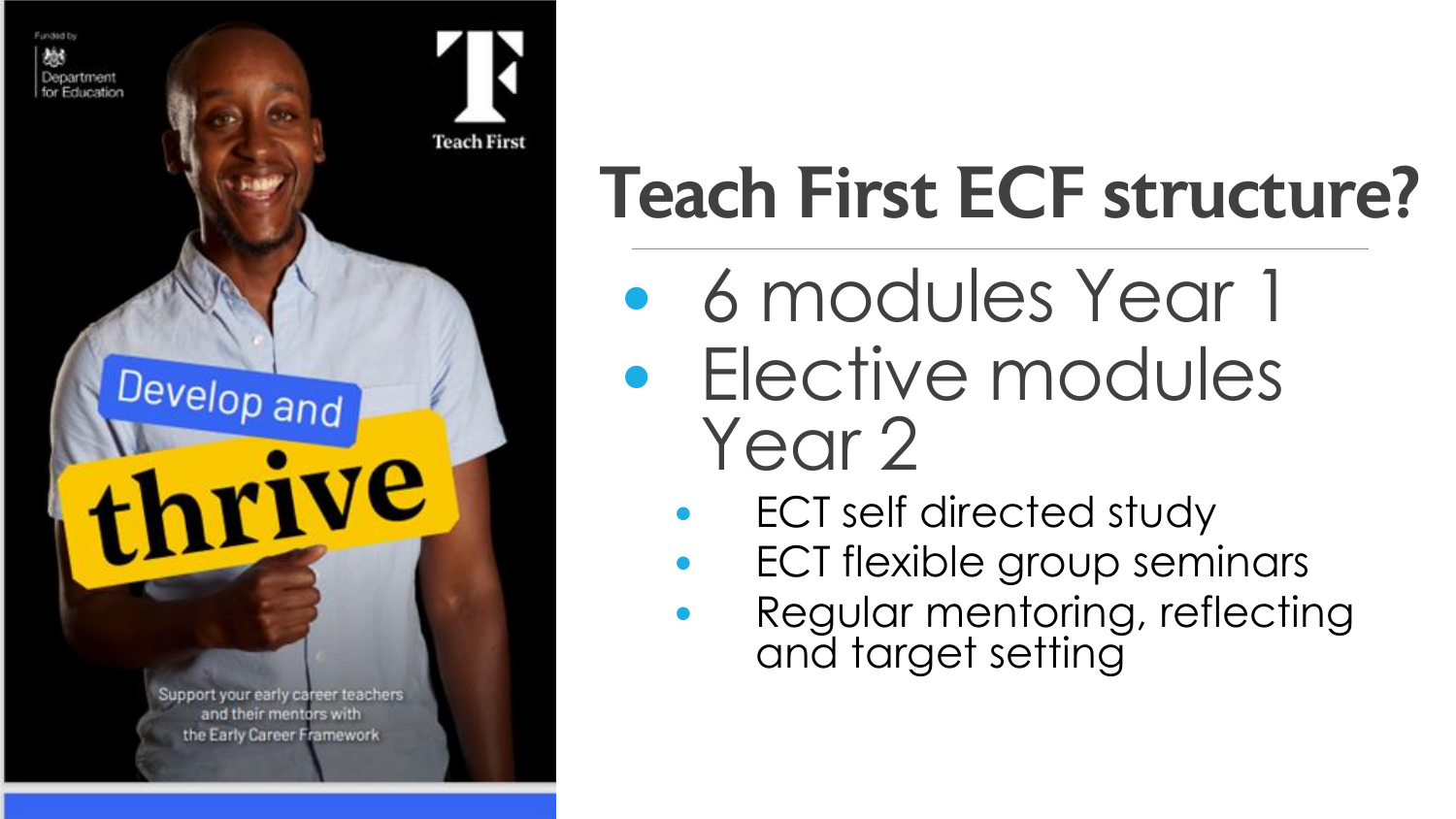#### Our subject matter experts Peach<br>First Module 4: How Module one: Module 3: Module 5: How Module 6: How can you use How can you Module 2: How **What makes** can you assessment can you plan a create powerful do pupils classroom support all and feedback coherent learn? pupils to practice learning curriculum? to the greatest effective? succeed? environments? effect? **Evidence Based Driver Youth Tom Bennett Ed Vainker Claire Stoneman Benjamin Riley Director and Founder** Founder and **Executive Principal of** Founder of **Education Trust** of researchED **Reach Academy Executive Director of** researchED A national charity Develop tools and Feltham Deans for Impact Birmingham training to improve improving outcomes learner outcomes for learners with 6 worldwide **SEND**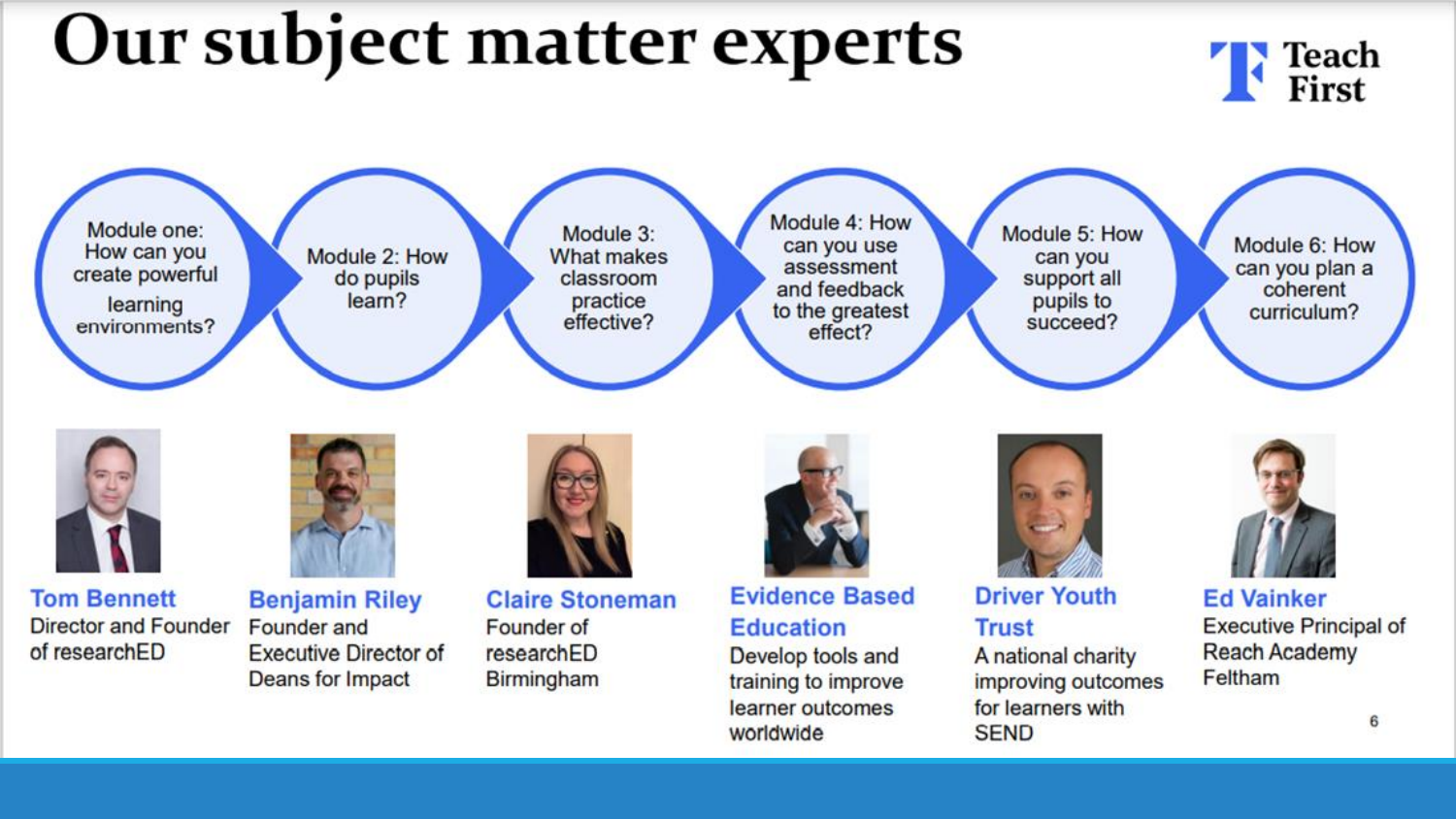

opportunity to practise with your mentor.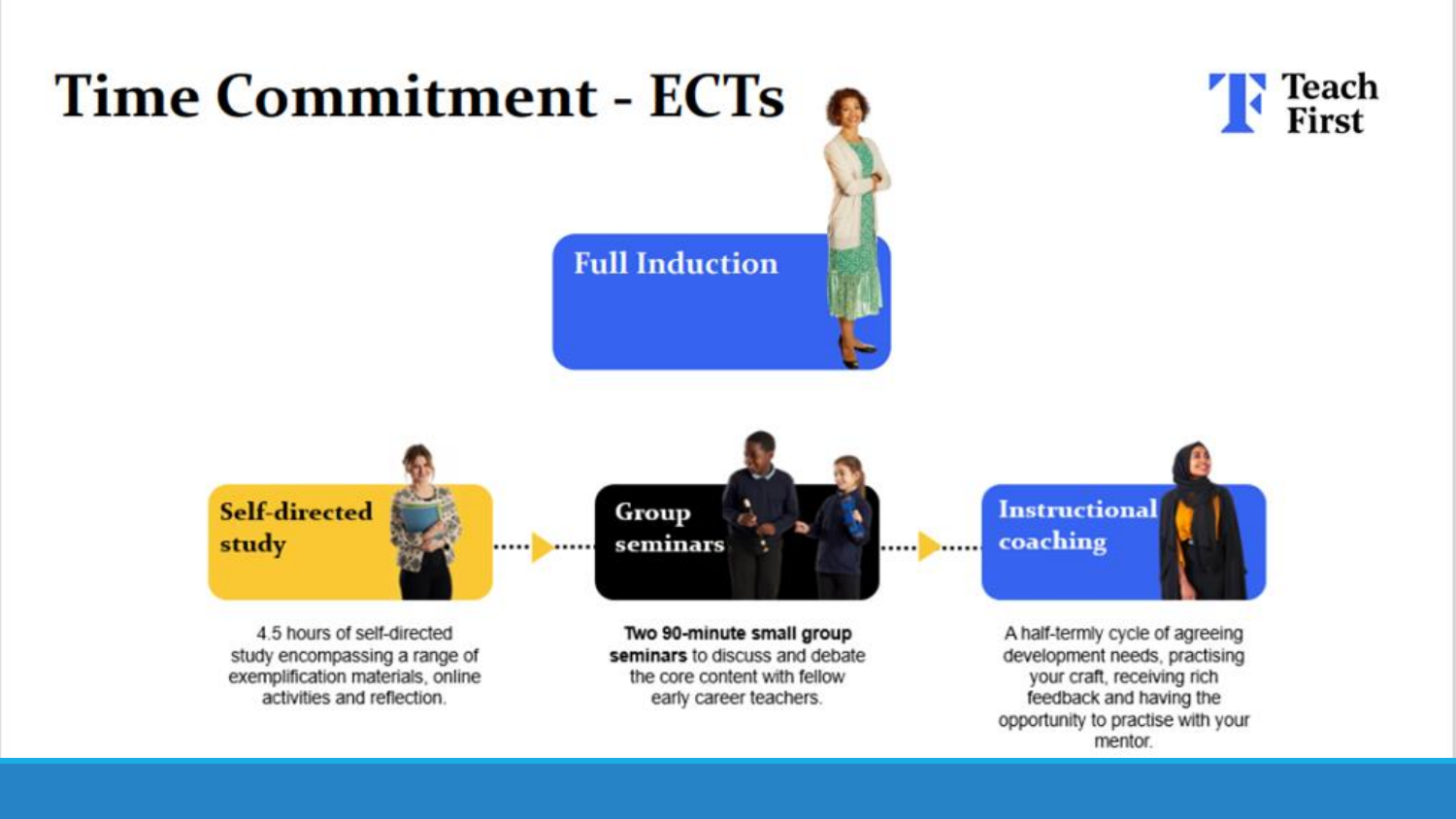#### **Time Commitment - Mentors**



A 6 hour inperson induction, which will set out programme requirements and introduce module 1

**Weekly videos** which align to the ECF standards that the ECTs will cover during their selfdirected study

Each week -**Working with** their ECTs in schools to identify needs, observe and provide highquality feedback Live seminars (one per half term) to support mentors to:

Teach<br>First

- Develop instructional coaching and deliberate practice

- Develop peer networks where mentors can meet and share experiences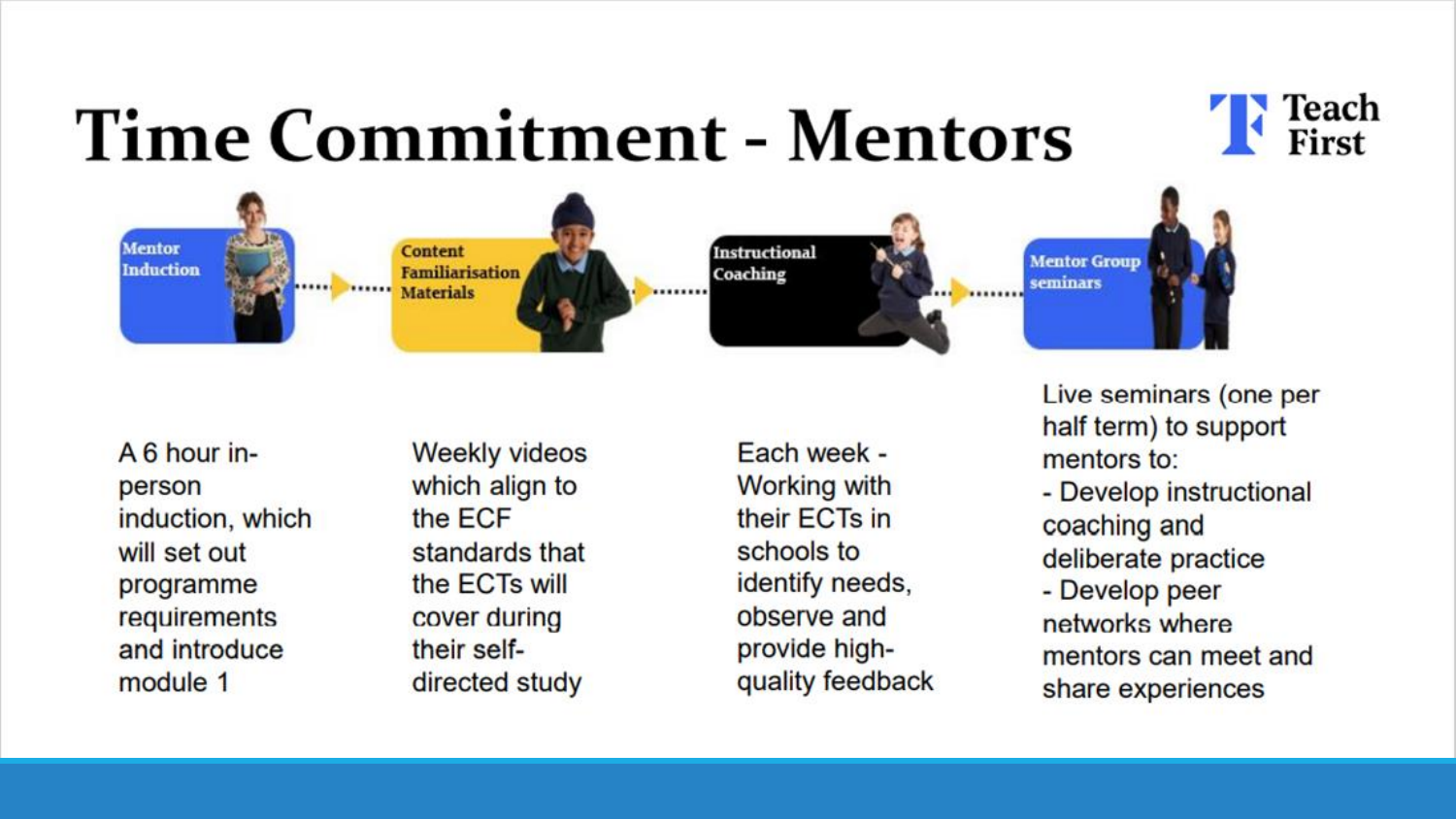#### Statutory Induction / ECF in Post 16



• Institutions in which induction *may* be served:

*Further Education (FE) institution, including a sixth-form college, in the circumstances set out in para 2.3*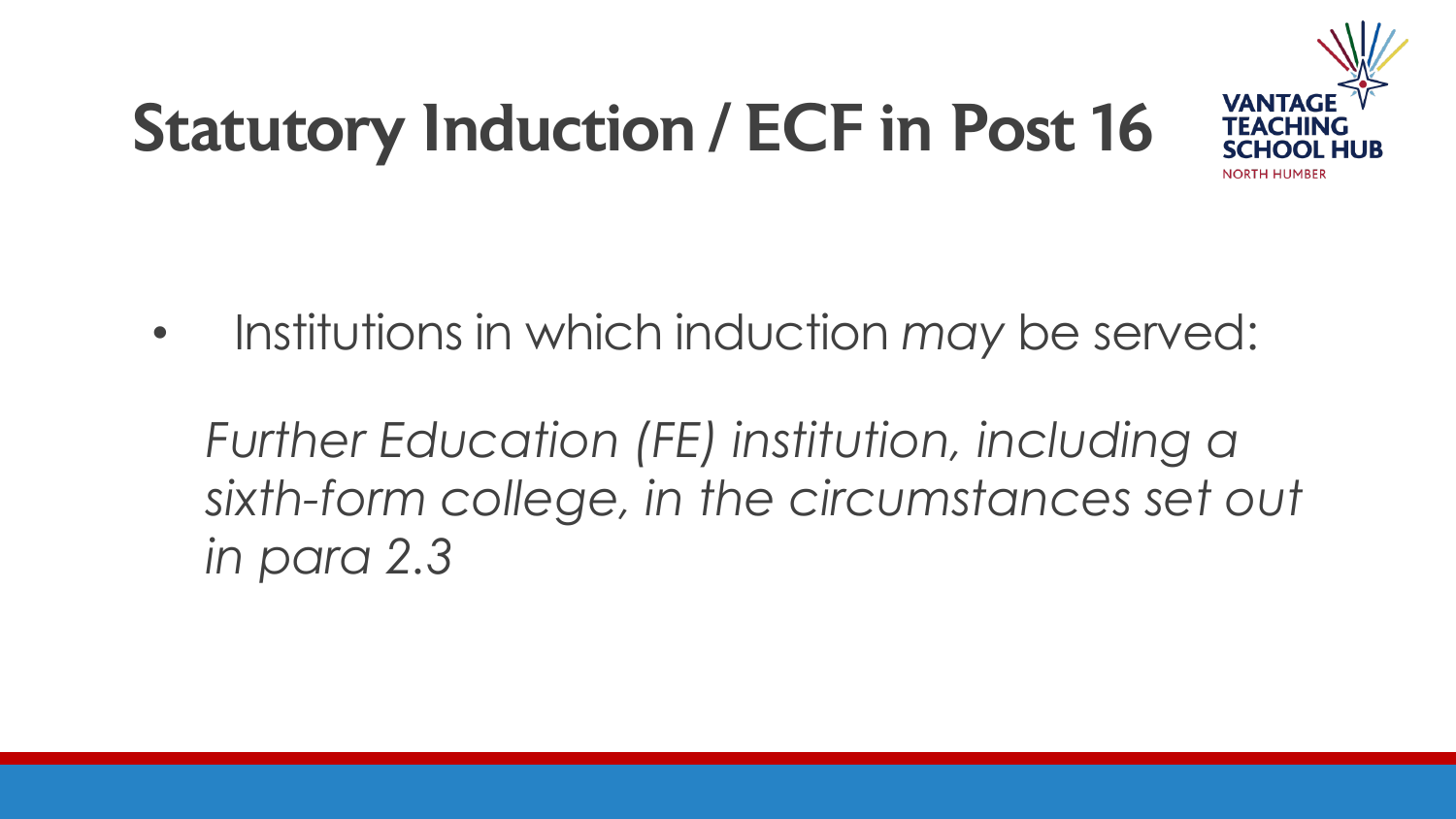## Who are our delivery team?



- TS Hubs now scaling delivery teams
- **ECF Strategic Lead**
	- experienced senior leader
- **Lead facilitators**
	- phase / subject / locality specific
	- expressions of interest through survey